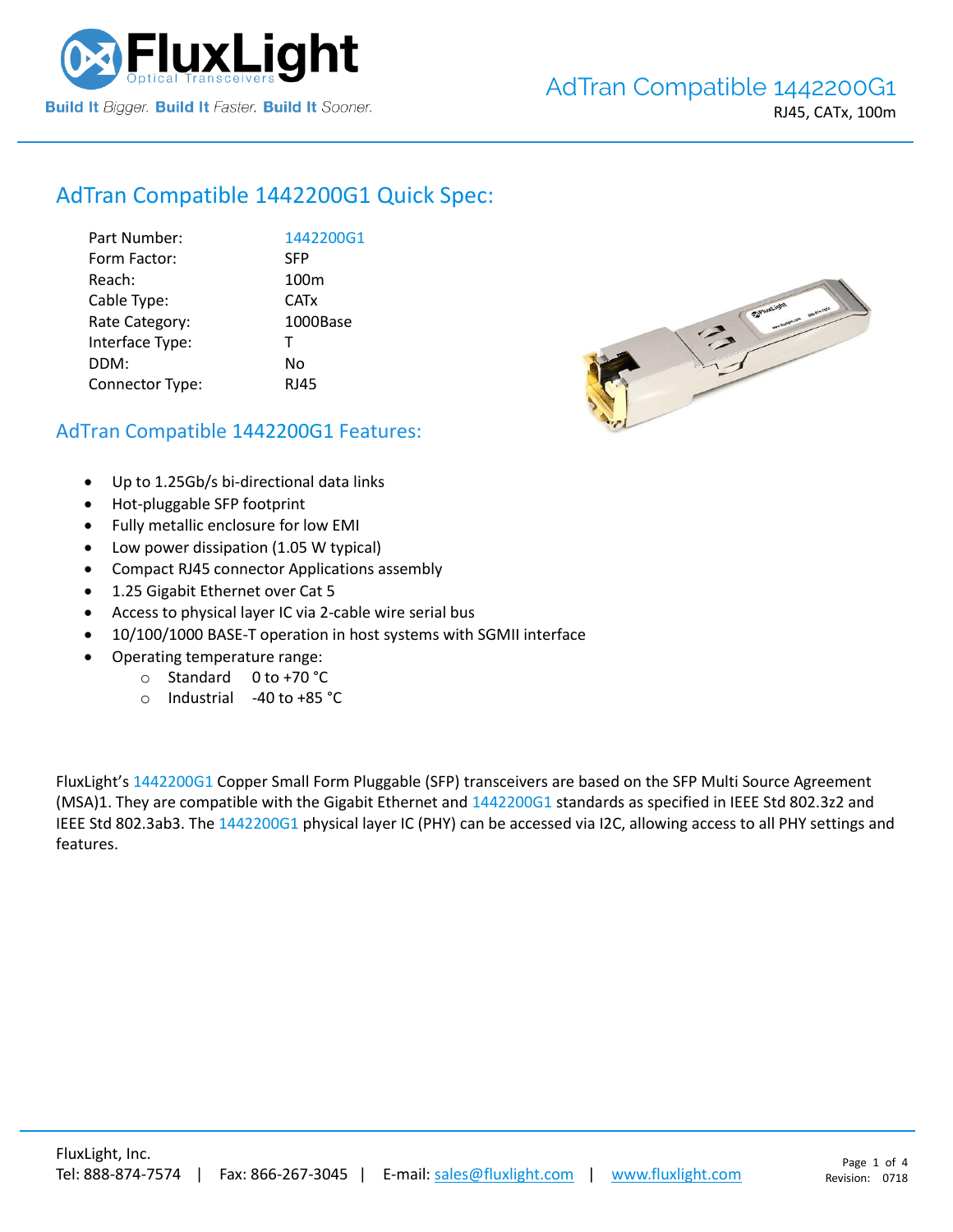

## I. SFP to Host Connector Pin Out

| Pin | Symbol        | Name/Description                                  | <b>Note</b>    |
|-----|---------------|---------------------------------------------------|----------------|
| 1   | <b>VEET</b>   | Transmitter ground (common with receiver ground)  | 1              |
| 2   | <b>TFAULT</b> | Transmitter Fault Not supported                   |                |
| 3   | <b>TDIS</b>   | Transmitter Disable. PHY disabled on high or open | $\overline{2}$ |
| 4   | $MOD_DEF(2)$  | Module Definition 2. Data line for serial ID      | 3              |
| 5   | MOD DEF(1)    | Module Definition 1. Clock line for serial ID     | 3              |
| 6   | MOD DEF(0)    | Module Definition 0. Grounded within the module   | 3              |
| 7   | Rate Select   | No connection required                            |                |
| 8   | <b>LOS</b>    | Loss of Signal indication. Not supported          |                |
| 9   | <b>VEER</b>   | Receiver ground (common with transmitter ground)  | 1              |
| 10  | <b>VEER</b>   | Receiver ground (common with transmitter ground)  | 1              |
| 11  | <b>VEER</b>   | Receiver ground (common with transmitter ground)  | 1              |
| 12  | RD-           | Receiver Inverted DATA out. AC coupled            |                |
| 13  | $RD+$         | Receiver Non-inverted DATA out. AC coupled        |                |
| 14  | <b>VEER</b>   | Receiver ground (common with transmitter ground)  | 1              |
| 15  | <b>VCCR</b>   | Receiver power supply                             |                |
| 16  | <b>VCCT</b>   | Transmitter power supply                          |                |
| 17  | <b>VEET</b>   | Transmitter ground (common with receiver ground)  | 1              |
| 18  | TD+           | Transmitter Non-Inverted DATA in. AC coupled      |                |
| 19  | TD-           | Transmitter Inverted DATA in. AC coupled          |                |
| 20  | <b>VEET</b>   | Transmitter ground (common with receiver ground)  | $\mathbf{1}$   |

Notes:

- 1) Circuit ground is connected to chassis ground
- 2) PHY disabled on TDIS > 2.0V or open, enabled on TDIS < 0.8V
- 3) Should be pulled up with 4.7k 10k Ohms on host board to a voltage between 2.0 V and 3.6 V. MOD\_DEF(0) pulls line low to indicate module is plugged in

### II. +3.3V Volt Electrical Power Interface

The 1000Base-T has an input voltage range of 3.3 V +/- 5%. The 4 V maximum voltage is not allowed for continuous operation.

| <b>Parameter</b>   | <b>Symbol</b> | <b>Min</b> | Typ | <b>Max</b> | <b>Units</b> | <b>Notes/Conditions</b>                                                                 |
|--------------------|---------------|------------|-----|------------|--------------|-----------------------------------------------------------------------------------------|
| Supply<br>Current  | Is            |            | 320 | 375        | mA           | 1.2W max power over full range of<br>voltage and temperature. See caution<br>note below |
| Input Voltage      | <b>Vcc</b>    | 3.13       | 3.3 | 3.47       |              | Referenced to GND                                                                       |
| Maximum<br>Voltage | Vmax          |            |     | 4          | ν            |                                                                                         |
| Surge Current      | Isurge        |            |     | 30         | mA           | Hot plug above steady state current. See<br>caution note below                          |

#### **+3.3 Volt Electrical Power Interface**

Caution: Power consumption and surge current are higher than the specified values in the SFP MSA.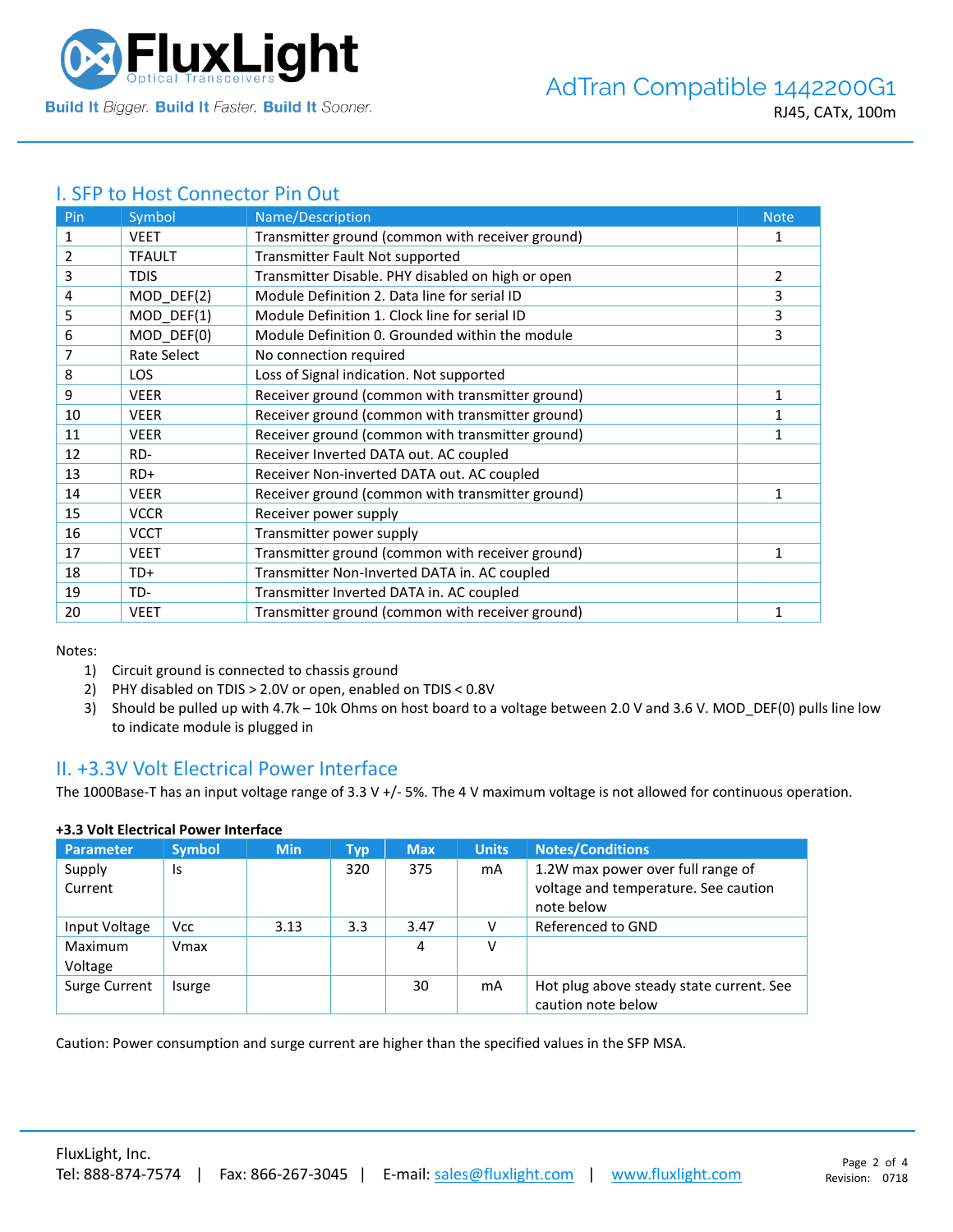

### III. Low-Speed Signals

MOD\_DEF(1) (SCL) and MOD\_DEF(2) (SDA), are open drain CMOS signals (see section VII, "Serial Communication Protocol"). Both MOD\_DEF(1) and MOD\_DEF(2) must be pulled up to host\_Vcc.

#### **Low-Speed Signals, Electronic Characteristics**

| Parameter                        | Symbol     | Min            | <b>Max</b>       | <b>Units</b> | Notes/Conditions                                                          |
|----------------------------------|------------|----------------|------------------|--------------|---------------------------------------------------------------------------|
| SFP Output LOW                   | <b>VOL</b> | 0              | 0.5              | V            | 4.7k to 10k pull-up to host_Vcc,<br>measured at host side of<br>connector |
| <b>SFP Output</b><br><b>HIGH</b> | <b>VOH</b> | host Vcc - 0.5 | host $Vcc + 0.3$ | V            | 4.7k to 10k pull-up to host Vcc,<br>measured at host side of<br>connector |
| SFP Input LOW                    | VIL        | 0              | 0.8              | V            | 4.7k to 10k pull-up to Vcc,<br>measured at SFP side of<br>connector       |
| <b>SFP Input HIGH</b>            | <b>VIH</b> | $\mathcal{P}$  | $Vcc + 0.3$      | V            | 4.7k to 10k pull-up to Vcc,<br>measured at SFP side of<br>connector       |

## IV. High-Speed Electrical Interface

All high-speed signals are AC-coupled internally.

#### **High-Speed Electrical Interface, Transmission Line-SFP**

| Parameter | <b>Symbol</b> | <b>Min</b> | Typ | <b>Max</b> | <b>Units</b> | <b>Notes/Conditions</b>            |
|-----------|---------------|------------|-----|------------|--------------|------------------------------------|
| Line      | fL            |            | 125 |            | MHz          | 5-level encoding, per IEEE 802.3ab |
| Frequency |               |            |     |            |              |                                    |
| Tx Output | Zout, TX      |            | 100 |            | Ohm          | Differential, for all frequencies  |
| Impedance |               |            |     |            |              | between 1MHz and 125MHz            |
| Rx Input  | Zin.RX        |            | 100 |            | Ohm          | Differential, for all frequencies  |
| Impedance |               |            |     |            |              | between 1MHz and 125MHz            |

#### **High-Speed Electrical Interface, Host-SFP**

| Parameter          | Symbol   | <b>Min</b> | Typ | <b>Max</b> | <b>Units</b> | <b>Notes/Conditions</b> |
|--------------------|----------|------------|-----|------------|--------------|-------------------------|
| Single ended data  | Vinsing  | 250        |     | 1200       | mV           | Single ended            |
| input swing        |          |            |     |            |              |                         |
| Single ended data  | Voutsing | 350        |     | 800        | mV           | Single ended            |
| output swing       |          |            |     |            |              |                         |
| Rise/Fall Time     | $Tr.$ Tf |            | 175 |            | psec         | 20%-80%                 |
| Tx Input Impedance | Zin      |            | 50  |            | Ohm          | Single ended            |
| Rx Output          | Zout     |            | 50  |            | Ohm          | Single ended            |
| Impedance          |          |            |     |            |              |                         |